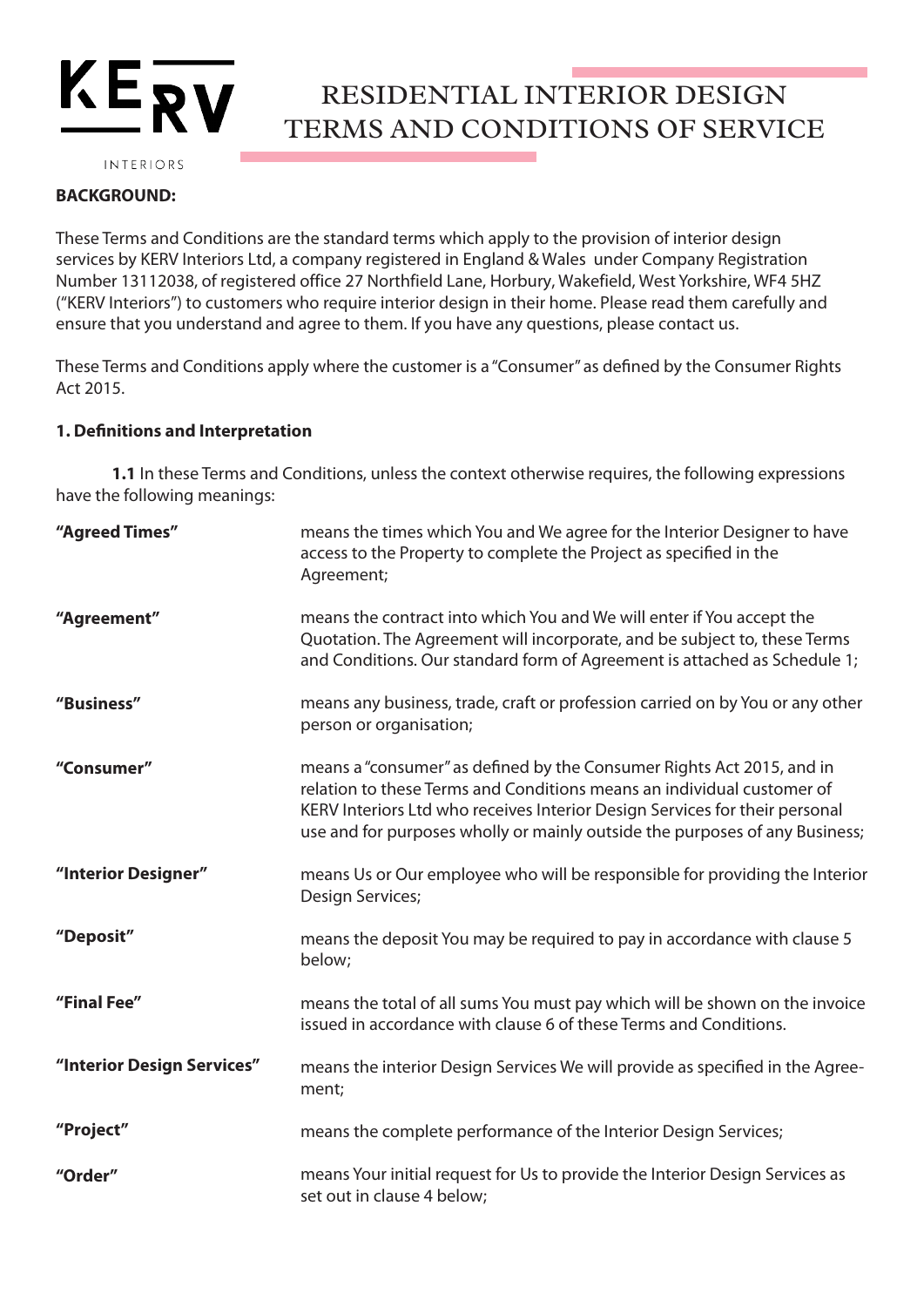# $KE_{\bf RV}$

INTERIORS

## RESIDENTIAL INTERIOR DESIGN TERMS AND CONDITIONS OF SERVICE

| "Products"   | means the products required for the provision of the Interior Design Services<br>which We will supply (if any);                                          |
|--------------|----------------------------------------------------------------------------------------------------------------------------------------------------------|
| "Property"   | means Your home, as detailed in the Order and the Agreement, at which the<br>Project is to take place;                                                   |
| "Quotation"  | means the quotation We give to You in accordance with clause 4 detailing<br>the services We will provide to You and the fees We will charge;             |
| "Quoted Fee" | means the fee set out in the Quotation which may change according to the<br>actual work undertaken as set out in clause 6 of these Terms and Conditions; |
| "Start Date" | means the date You and We agree on for Us to start providing the Interior<br>Design Services as specified in the Agreement;                              |
| "Visit"      | means any occasion, scheduled or otherwise, on which the Interior Designer<br>visits the Property to provide the Interior Design Services;               |
| "We/Us/Our"  | means KERV Interiors Ltd and includes all employees, agents and<br>sub-contractors of KERV Interiors Ltd; and                                            |
| "You/Your"   | means a Consumer who is a customer of KERV Interiors Ltd.                                                                                                |

**1.2** Each reference in these Terms and Conditions to "writing", and any similar expression, includes electronic communications whether sent by e-mail, text message, fax or other means.

**1.3** Each reference to a statute or provision of a statute is a reference to that statute or provision as amended or re-enacted at the relevant time.

**1.4** Each reference to "these Terms and Conditions" is a reference to these Terms and Conditions.

**1.5** Each reference to a Schedule is a reference to a schedule these Terms and Conditions.

**1.6** The headings used in these Terms and Conditions are for convenience only and do not affect the interpretation of these Terms and Conditions.

**1.7** Words signifying the singular number will include the plural and vice versa.

**1.8** References to any gender will include any other gender.

**1.9** References to persons, unless the context otherwise requires, include corporations.

## **2. Information about Us**

**2.1** We are a private limited company.

**2.2** We trade under the name KERV Interiors Ltd.

**2.3** We are registered in England and Wales under number 13112038.

**2.4** Our registered office is at 27 Northfield Lane, Horbury, Wakefield, West Yorkshire, WF4 5HZ

**2.5** Our main trading address is 27 Northfield Lane, Horbury, Wakefield, West Yorkshire, WF4 5HZ

**2.6** We are not registered for VAT.

## **3. Communication and Contact Details**

**3.1** If You wish to contact Us with questions or complaints, You may contact Us by telephone at 07856690150 or by email at info@kervinteriors.com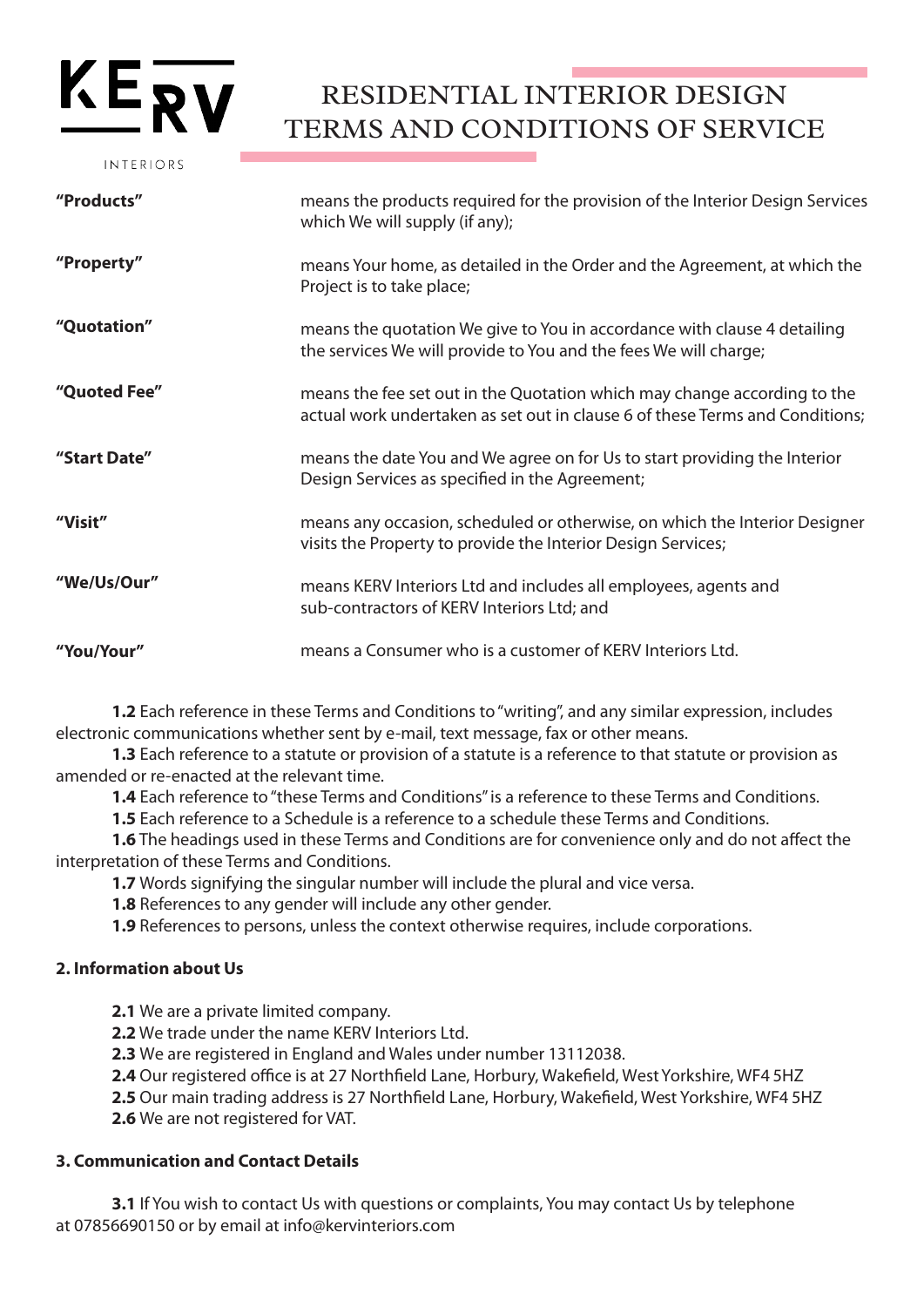INTERIORS

 $KE_{\overline{RV}}$ 

**3.2** In certain circumstances You must contact Us in writing (as stated in various clauses throughout these Terms and Conditions). When contacting Us in writing You may use the following methods:

**3.2.1** contact Us by email at info@kervinteriors.com

**3.2.2** contact Us by pre-paid post at 27 Northfield Lane, Horbury, Wakefield, West Yorkshire, WF4 5HZ

## **4. Engagement**

**4.1** We accept professional engagements for Interior Design Services from domestic & commercial customers through our Website and by phone and email.

**4.2** When you contact us, if requested, KERV Interiors Ltd can visit the home or space in question for a consultation fee. Consultations will last approximately one (1) hour and may be attended by up to two designers from KERV Interiors Ltd. During the consultation, a measuring service may take place, which unless specified will be charged at an additional fee. In any event, we will speak and correspond with you to take your further detailed instructions and prepare a Design Plan, which is a tailored and personalised plan setting out in detail the Interior Design Services required.

**4.3** The Design Plan will be created digitally by KERV Interiors Ltd and either sent to you in the form of an email or will be discussed with you in person. We do require certain details before preparing the Design Plan, including the location and size of the room(s) or space(s) to be designed or re-designed, and the aesthetic and stylistic requirements and aspirations. All of which will be discussed prior to clause 4.4 below.

**4.4** Once the Design Plan is completed and provisionally agreed, we will attach it to a Quotation and send that to You either by email or first class post. The Quotation will set out the required Deposit (if applicable) and fee (see clauses 5 and 6 below).

**4.5** The Quotation is calculated based on a number of factors such as the amount of design work involved, site visits required, email time exchanged, anticipated installation days, warehouse storage costs and so on, and includes a project manager to oversee & assist with installation help, liaise with tradesmen and logistics assistance unless stated otherwise. Our Quotations typically exclude manual labour typically carried out by a handyman, contractor or builder for installations or renovations, however this will be arranged by us on your behalf and should be accounted for in your own budget.

**4.6** If regrettably We cannot accept your instructions, We will inform you of this in writing or by e-mail or using some other appropriate communication method that would be considered expedient for both of us.

**4.7** You may make changes to the Design Plan and Quotation before accepting it.

**4.8** You may accept a Quotation by email within twenty-one (21) days after the date We issue the Quotation.

**4.9** When (but not before) You have accepted the Quotation and You have paid the Deposit, a legally binding contract between You and Us will be created for Us to provide the Interior Design Services and for You to pay for them. We will then attach the signed Agreement and complete any blanks in the Agreement in accordance with the Quotation.

**4.10** If you wish to change your Order after accepting the Quotation, please contact Us and We will tell you whether or not the change can be accommodated, along with any changes to the fees payable as a result. If we can accommodate the changes or the changes to the fees or other matters are not acceptable to you, you may cancel in accordance with clauses 12 and/or 13. Any changes or notice of cancellations made will need to be stated within 14 days of receiving a deposit, after that no cancellations or changes can be offered.

## **5. Deposit**

**5. 1** At the time of accepting the Quotation or not more than seven (7) calendar days thereafter, depending on the nature of the work and any specialist Products required in advance, You may be required to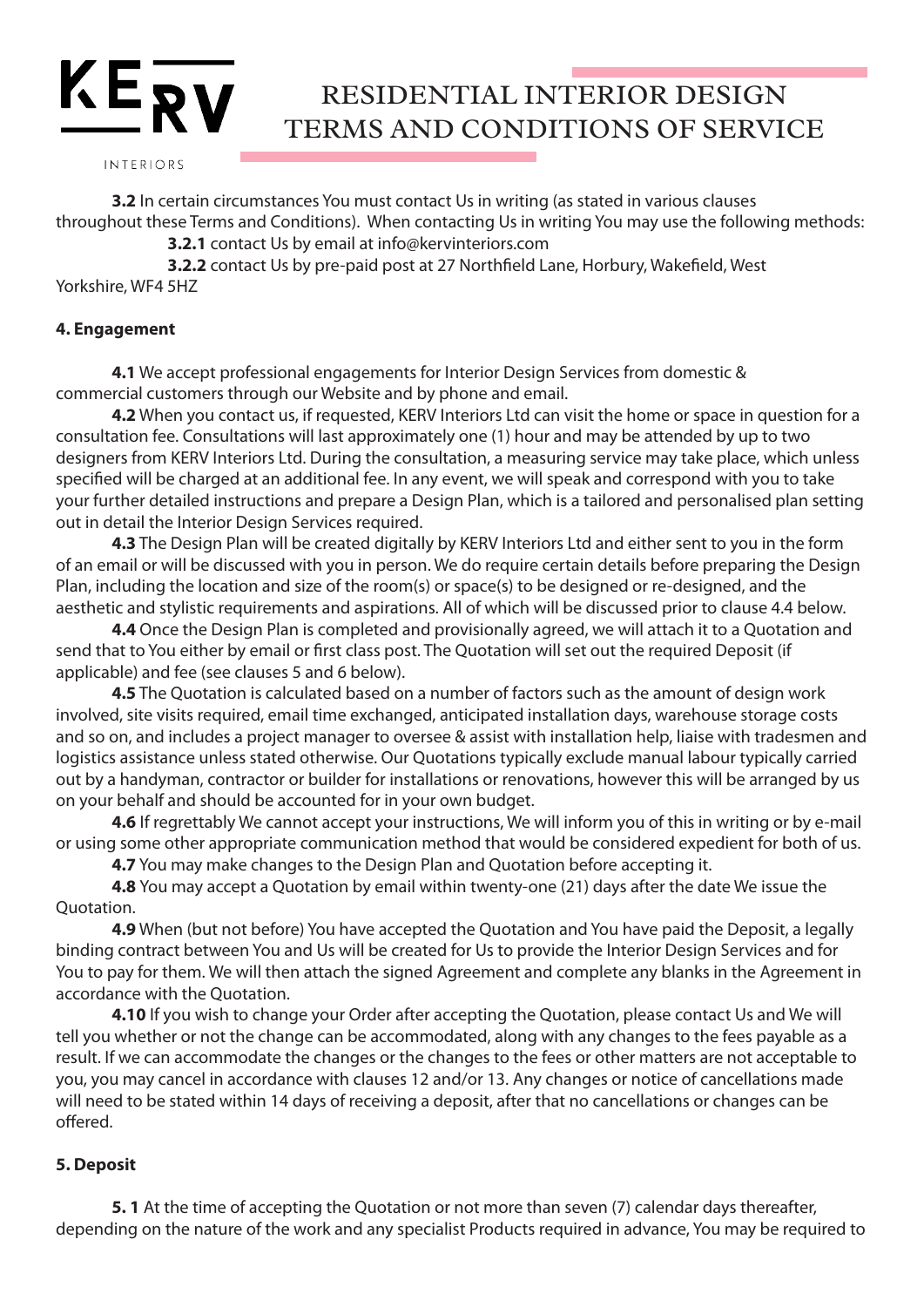INTERIORS

 $KE_{\overline{RV}}$ 

pay Us a Deposit. The Deposit will be 50% of the Quoted Fee. We will not commence a Project until the Deposit is paid in full.

**5.2** If you cancel the Interior Design Services, We may retain some or all of the Deposit as set out in clauses 12, 13 and 14.

#### **6. Fees and Payment -**

**6.1** The Quoted Fee will include the price payable for the Interior Design Services only. Once the Project commences, we will begin to put together your design which will include an itemised breakdown of the Products to buy, which you have the right to approve everything or reject. We will then invoice you for the Products and once the relevant money is received, we then purchase the Products on their behalf.

**6.2** The Quoted Fee and the Final Fee are inclusive of VAT (if applicable). If the rate of VAT changes We will adjust the amount of VAT that You must pay.

**6.3** We will invoice for the balance of fees due and owing You when the Project has been completed.

**6.4** You must pay our final invoice within thirty (30) calendar days of receiving it by electronic bank transfer using bank details we provide.

**6.5** If You do not pay an invoice by the due date We may charge You interest on the overdue sum at the rate of eight percent (8%) above the base rate of the Bank of England from time-to-time until payment is made in full. Interest will accrue on a daily basis from the due date until the actual date of payment, whether before or after judgment.

#### **7. Interior Design Services -**

**7.1** We will provide the Interior Design Services in accordance with the specification set out in the accepted Quotation and in the Agreement (as may be amended by agreement between You and Us from time to time).

**7.2** We may provide sketches, impressions, plans or similar documents in advance of the Project. Any such material is intended for illustrative purposes only and is not intended to provide an exact specification of the Project nor to guarantee specific results. Additionally, we do not claim the copyright to any images sourced from internet sources externally.

**7.3** We will use reasonable endeavours to ensure that the Products We use match those chosen by You and are consistent in the relevant room or space. There may be slight variations to the same Products as a result of differences between photographs, catalogues and other materials, and the Products themselves, or as a result of minor technical changes which will not impact your use of the Product in question. Product packaging may also vary. If different Products are required due to non-availability, We will not supply them without consulting with You first, in advance of the Project. If You do not wish to accept the alternative Products, You may cancel and receive a full refund of all sums paid including, where applicable, the Deposit.

**7.4** We will ensure that the Interior Design Services are performed with reasonable care and skill and to a reasonable standard which is consistent with best trade practice.

**7.5** If you choose to include a site survey, we measure your desired space(s) with a laser measure and provide to-scale floor-plans drawn on our software. These measurements are for information purposes and guidance and we neither offer nor imply any warranty as to their accuracy and you should rely on your own due diligence. KERV Interiors Ltd designers will endeavour to scale up floor plans provided you or your contractor with reasonable accuracy. KERV Interiors Ltd does however require you to check these floorplans are accurate and correct before beginning any form of design work such as hiring tradesmen, requesting quotes and purchasing furniture and other items.

**7.6** If you choose to include our ordering service, we have the right to keep any percentage of trade discounts offered where applicable.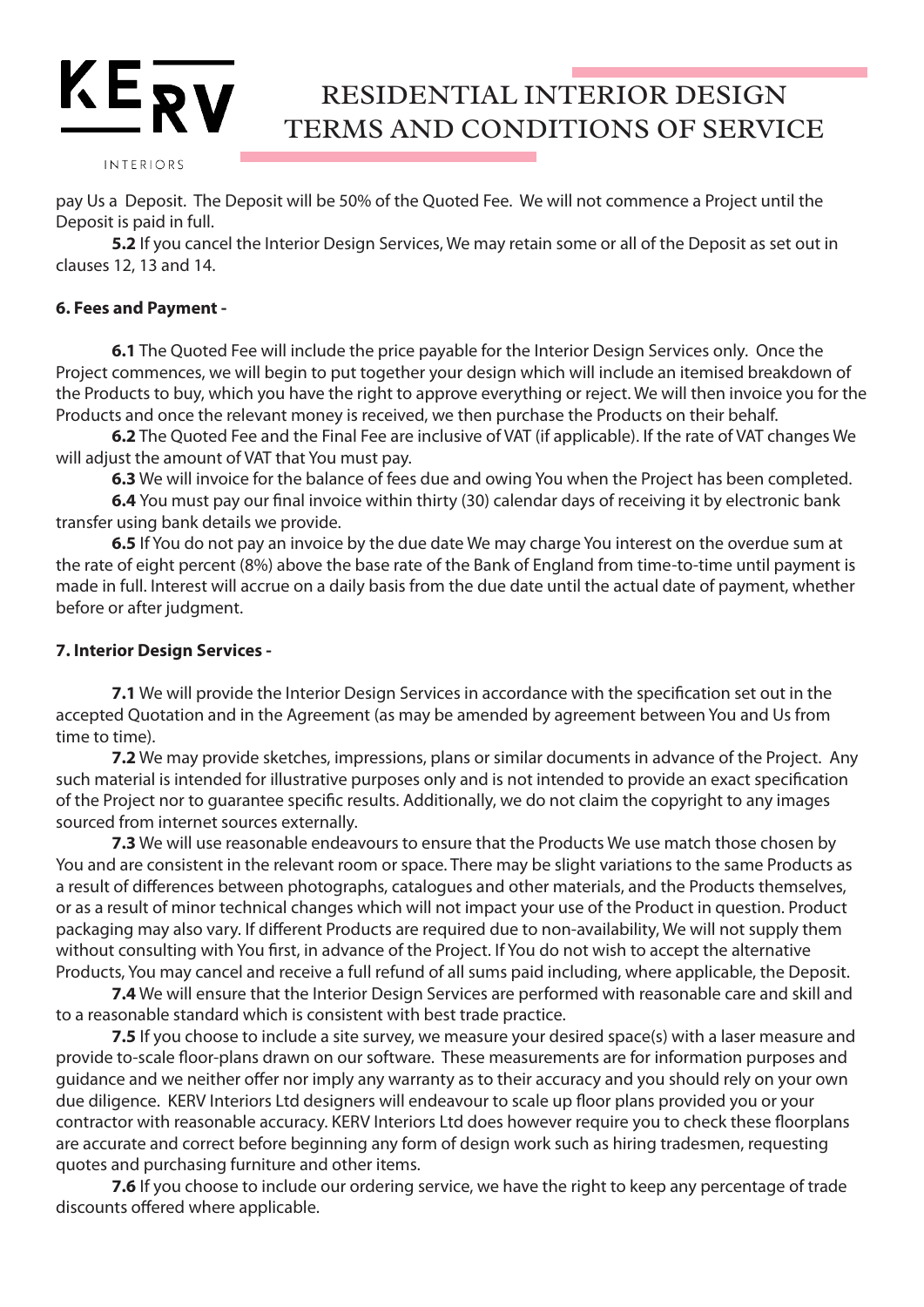#### INTERIORS

**7.7** We will ensure that no parts of the Property suffer damage as a result of Our provision of the Interior Design Services. We will make good any damage that occurs at no additional expense to You as soon as is reasonably possible. We will not however make good of any financial or physical damage caused by sub-contractors, or external companies recommended by KERV Interiors Ltd.

**7.8** Where a Project is to last for more than one working day, the Interior Designer will where reasonably possible leave the room or space in a clean and tidy state and minimise any disruption to Your use and enjoyment of the Property while work is being carried out. We will wherever possible store all tools and materials only in areas where work is being carried out, or where a client has approved or remove them from the property at the end of each working day.

**7.9** Time shall not be of the essence in the rendering of the Services under these Terms and Conditions or under the Agreement.

**7.10** All intellectual property rights in or arising out of or in connection with the Project and the Design Plan (other than intellectual property in any materials, images or plans supplied by You and materials, images and plans licensed by third parties) shall be owned by Us.

#### **8. Faulty Products**

If You discover a defect with one or more of those Products or if the Product or Products have been incorrectly described, You should inform Us using the contact details above in clause 3 and we will then contact the supplier of the Product to request a refund, repair or replacement on your behalf and you appoint us as your agent for this purpose.

#### **9. Problems with Our Service**

**9.1** If there is a problem with the result of the Interior Design Services, i.e. they have not been provided with reasonable care and skill, You are entitled to ask Us to repeat or fix the service.

**9.2** We always use reasonable efforts to ensure that Our provision of the Interior Design Services is trouble-free. If, however, there is a problem with the Interior Design Services We request that You inform Us as soon as is reasonably possible. We will use reasonable efforts to remedy problems with the Interior Design Services as quickly as is reasonably possible and practical.

#### **10. Your Warranties and Obligations**

**10.1** You warrant and confirm that the Client Information you disclose to us will be sufficient, accurate and complete in every respect.

**10. 2** If any consents, licences or other permissions are needed from any third parties such as landlords, planning authorities, local authorities or similar, You must obtain them before We begin to provide the Interior Design Services.

**10.3** We may ask you to move or remove certain furniture, fixtures and fittings in the Property before we begin work. Unless You and We specifically agree otherwise, this is Your responsibility.

**10. 4** You will ensure that the Interior Designer can access the Property at the Agreed Times to provide the Interior Design Services.

**10. 5** You may either give the Interior Designer a set of keys to the Property or be present at the Agreed Times to give the Interior Designer access. All keys will be kept safely and securely by the Interior Designer. On occasion KERV Interiors Ltd may request keys are couriered over to a designer to save time, in which case courier fees will be charged to you.

**10.6** If You do not provide the required access to the Property or make it impossible for Us to provide the Interior Design Services by failing to comply with any other provision in this clause 10, and do not have a good reason for this, We may invoice you for any additional charges incurred as a result.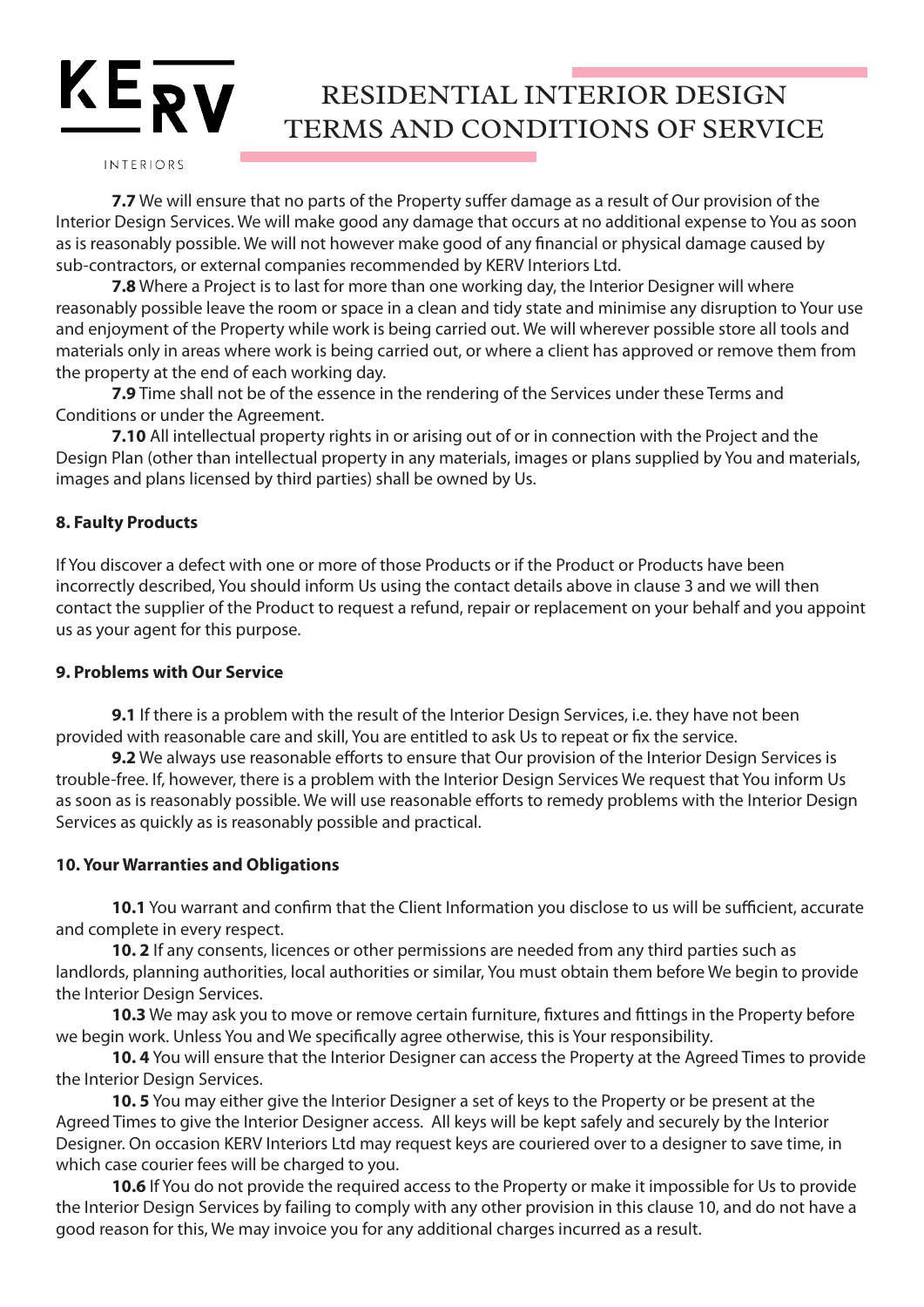INTERIORS

 $KE_{\overline{RV}}$ 

**10.7** You must ensure that the Interior Designer has access to electrical outlets and a supply of hot and cold running water.

**10.8** Following completion of the Project, you shall have a reasonable opportunity to inspect the completed work and to notify us of any snagging issues or other minor defects. We shall endeavour to correct these at no additional cost to you provided they do not represent a substantial material change in the Project or are deemed as unfair or unnecessary issues to fix by KERV Interiors Ltd.

## **11. Changing the Start Date**

**11.1** If You ask Us to change the Start Date:

**11.1.1** We will where reasonably possible agree a revised Start Date with You;

**11.1.2** If it is not possible to agree a revised Start Date either You or We may terminate the Agreement (see clause 14).

**11.2** If We ask You to change the Start Date, You may either:

**11.2.1** agree a revised Start Date with Us; or

**11.2.2** terminate the Agreement (see clause 14).

## **12. Cancellation of Contract During the Cooling Off Period**

**12.1** Where the Agreement is not made "on Our premises", You have a statutory right to a "cooling off" period. In the case of Products, we will not allow cancellation following delivery as the Products we supply are bespoke and/or customised to your Design Plan and/or made-to-measure. Otherwise, the cooling off period begins once the contract between You and Us is formed and ends

**12.1.1** at the end of 14 calendar days after the date on which the contract is formed.

**12.2** If You wish to cancel the Agreement within the cooling off period, You should inform Us immediately by a clear statement (e.g. a letter sent by post, fax or email to the postal address, fax number or email address specified in these Terms and Conditions).

**12.3** If You exercise this right to cancel, You will receive a refund of any amount paid to the Us in respect of the contract (including, but not limited to, the Deposit, where applicable), less the reasonable value of any work we have already undertaken.

**12.4** We will process the refund due to You as a result of a cancellation without undue delay and, in any case, within the period of 14 calendar days after the day on which We are informed of the cancellation.

**12.5** If the Start Date falls within the cooling off period, You acknowledge and agree to the following:

**12.5.1** If the Project is completed within the 14 calendar day cooling off period, You will lose the right to cancel once the Project is completed;

**12.5.2** If You cancel the Agreement after provision of the Interior Design Services has begun You will be required to pay for the Interior Design Services and any Products that cannot be returned to Us supplied up until the point at which You inform Us of Your wish to cancel;

**12.5.3** The amount due will be calculated in proportion to the full price of the Interior Design Services and the actual Interior design Services already provided. Any sums that have already been paid for the Interior design Services will be refunded subject to deductions calculated on this basis;

**12.5.4** We will process any refund no later than 14 calendar days after You inform Us of Your wish to cancel.

**12.6** Clause 13 below applies to termination of the Agreement after the 14 calendar day cooling off period has elapsed.

## **13. Cancellation Outside of the Cooling Off Period**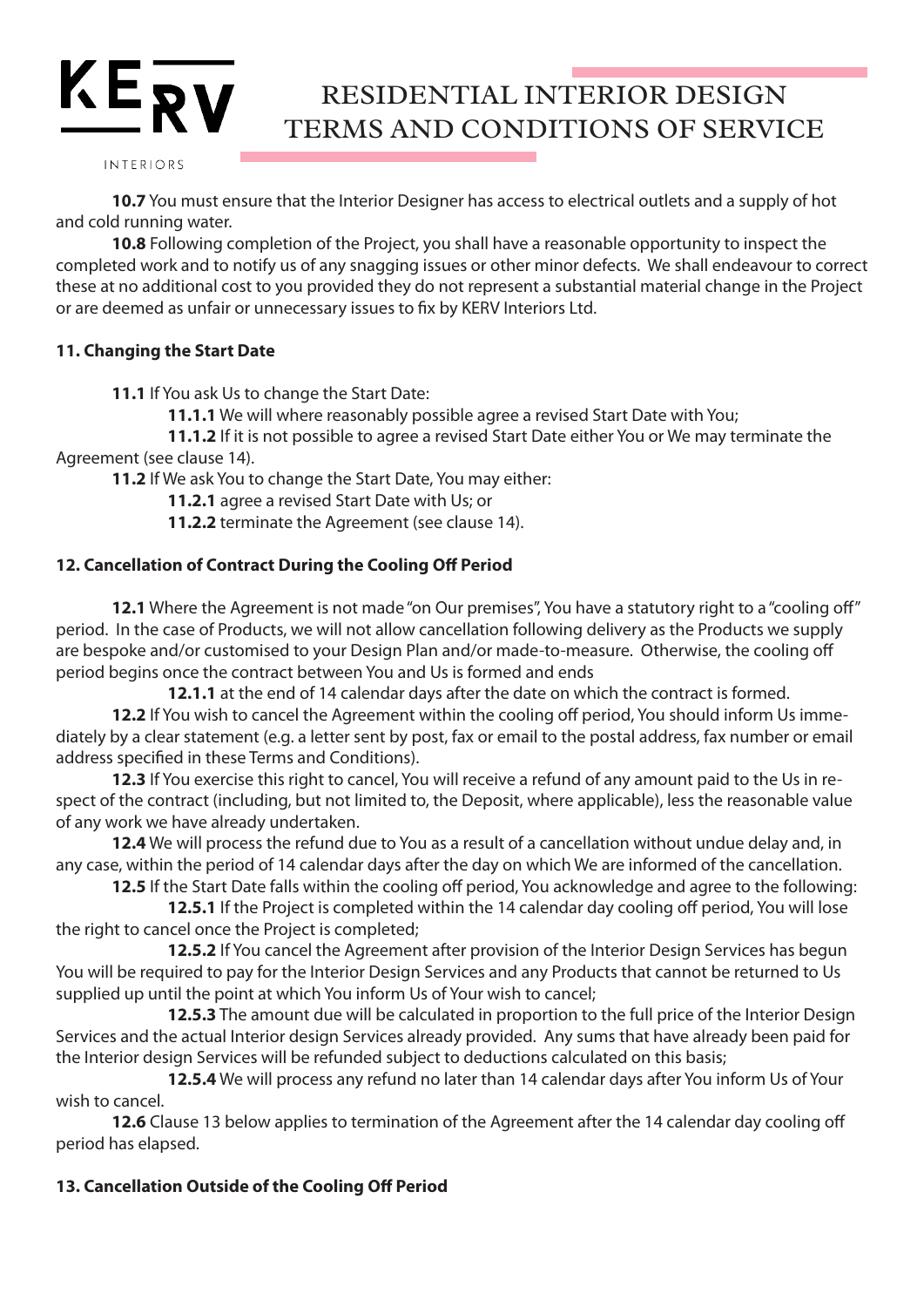## $KE_{\overline{RV}}$ RESIDENTIAL INTERIOR DESIGN TERMS AND CONDITIONS OF SERVICE

INTERIORS

**13.1** If You cancel the Project after the 14 calendar day cooling off period has expired (or where it does not apply) and less than seven (7) calendar before the Start Date, We will retain from the Deposit, if applicable, a sum to cover any net financial loss that We suffer due to the cancellation. We will refund the balance of the Deposit to You as soon as is reasonably possible, and in any event within 14 calendar days of cancellation. If Our net financial loss is more than the amount of the Deposit (and/or if no Deposit has been paid), We will invoice You for the shortfall and You will be required to make payment in accordance with clause 6 above.

**13.2** We may need to terminate the Agreement before the Start Date due to the unavailability of required personnel or materials, or due to the occurrence of an event outside of Our reasonable control. If such cancellation is necessary, We will inform You as soon as is reasonably possible. We will refund the Deposit, if applicable, and any other sums paid as soon as is reasonably possible, and in any event within 14 calendar days of termination.

## **14. Termination**

**14.1** Throughout the Project, you are under an obligation to respond promptly and fully to us. Should contact cease for a continuous period of two (2) months or you fail to provide responses to us that, acting reasonably, we consider to be satisfactory in assisting progression of your Project, we will regard your project as completed and no further work will be carried out and we also reserve the right to terminate our Services forthwith in those circumstances.

**14.2** You may terminate the Agreement with immediate effect at any time by giving Us written notice if:

**14.2.1** We have breached the Agreement in any material way and have failed to remedy that breach within twenty-one (21) days of You asking Us in writing to do so;

**14.2.2** We enter into liquidation or have an administrator or receiver appointed over Our assets;

**14.2.3** You and We have been unable to agree a revised Start Date or You elect to terminate the Agreement under clause 11 above;

**14.2.4** We are unable to provide the Interior design Services due to an event outside of Our control (see clause 16 below).

**14.3** We may terminate the Agreement with immediate effect by giving You written notice if:

**14.3.1** You fail to make a payment on time as required under Clause 6 (this does not affect Our right to charge interest on overdue sums under sub-Clause 6.8);

**14.3.2** You have breached the Agreement in any material way and have failed to remedy that breach within seven (7) days of Us asking You in writing to do so; or

**14.3.3** You and We have been unable to agree a revised Start Date under clause 11 above;

**14.3.4** You do not provide the Interior Designer with access to the Property or otherwise make it impossible for the Interior Designer to provide the Interior design Services, and We have been unable to contact You to rearrange the Interior Design Services;

**14.3.5** We have been unable to provide the Interior Design Services for more than two (2) weeks due to an event outside of Our control (see clause 16 below).

**14.4** For the purposes of this clause 14 a breach of the Agreement will be considered 'material' if it is not minimal or trivial in its consequences to the terminating Party. In deciding whether or not a breach is material no regard will be had to whether it was caused by any accident, mishap, mistake or misunderstanding.

**14.5** If at the termination date:

**14.5.1** You have made any payment to Us (including, but not limited to, the Deposit) for any Interior design Services We have not yet provided, these sums will be refunded to You as soon as is reasonably possible, and in any event within 14 calendar days of the termination notice. We may, however, deduct from such a refund (or charge You) reasonable compensation for the net costs We will incur as a result of your breaking the Agreement if We terminate it under sub-clauses 16.2.1, 16.2.2, or 16.2.4;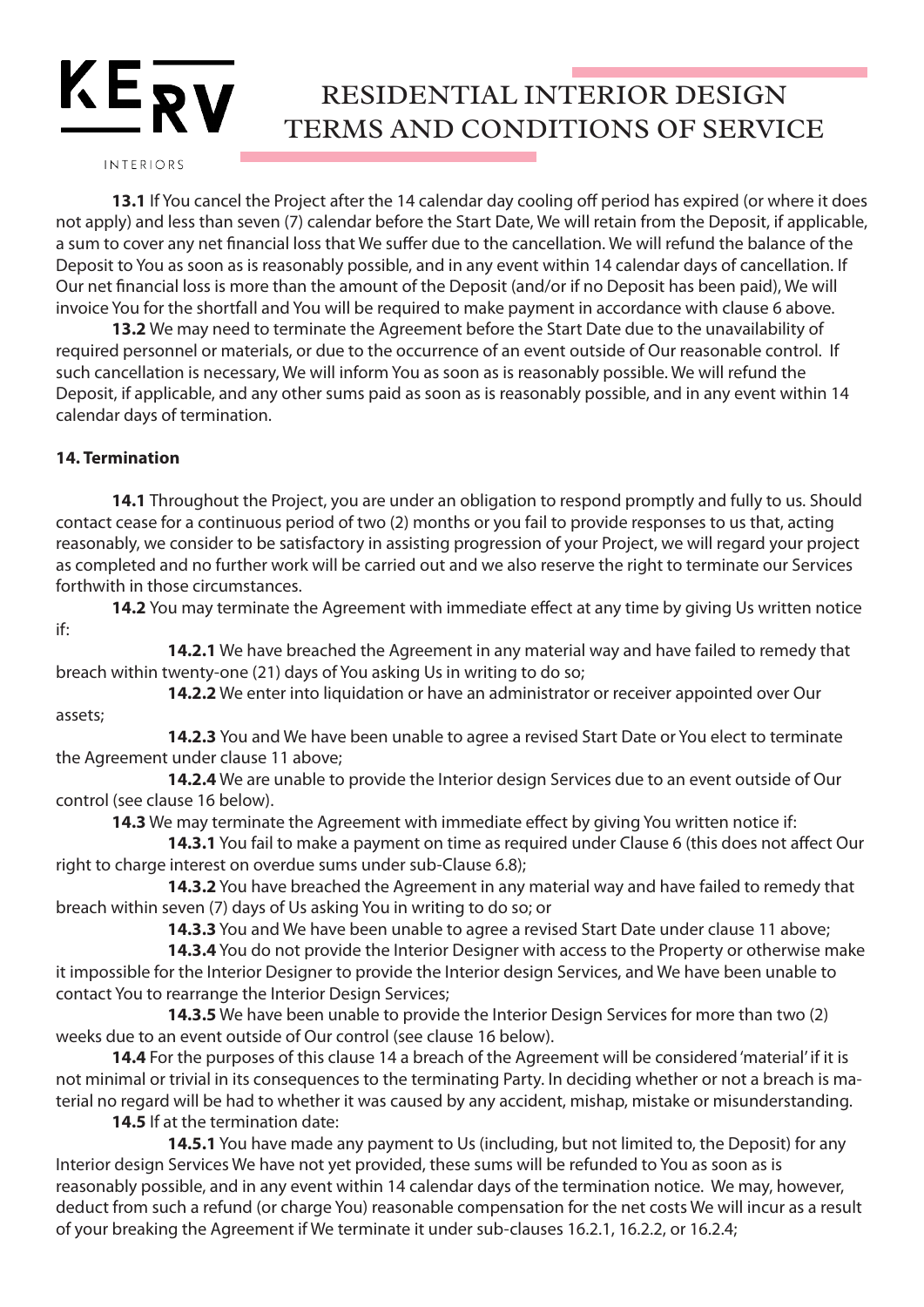INTERIORS

 $KE_{\overline{RV}}$ 

**14.5.2** We have provided Interior design Services that You have not yet paid for, the sums due will be deducted from any refund due to You or, if no refund is due, We will invoice You for those sums and You will be required to make payment in accordance with clause 6 above.

## **15. Effects of Termination**

**15.1** If the Agreement is terminated for any reason:

**15.1.1** Any clauses which, either expressly or by their nature, relate to the period after the expiry or termination of the Agreement will remain in full force and effect.

**15.1.2** Termination will not remove or reduce any right to damages or other remedy which either You or We may have in respect of any breach of the Agreement which exists at or before the date of termination.

#### **16. Events Outside of Our Control (Force Majeure)**

**16.1** We will not be liable for any failure or delay in performing Our obligations under these Terms and Conditions where the failure or delay results from any cause that is beyond Our reasonable control. Such causes include, but are not limited to: power failure, internet service provider failure, strikes, lock-outs or other industrial action by third parties, riots and other civil unrest, fire, explosion, flood, storms, pandemics such as Covid 19 , earthquakes, subsidence, acts of terrorism (threatened or actual), acts of war (declared, undeclared, threatened, actual or preparations for war), epidemic or other natural disaster, or any other event that is beyond Our reasonable control.

**16.2** If any event described under this clause 16 occurs that is likely to adversely affect Our performance of any of Our obligations under these Terms and Conditions:

**16.2.1** We will inform You as soon as is reasonably possible;

**16.2.2** Our obligations under the Agreement will be suspended and any time limits that We are bound by will be extended accordingly;

**16.2.3** We will inform You when the event outside of Our control is over and provide details of any new dates, times or availability of Interior design Services as necessary;

**16.2.4** You or We may terminate the Agreement (see clause 14 above).

## **17. Liability and Limitations -**

**17.1** We will maintain suitable and valid insurance including public liability insurance and professional indemnity

**17.2** Please note that these Terms do not apply to interior design services to be provided at or for commercial or business premises. If you have those requirements, please Contact Us to further discuss your requirements. We make no warranty or representation that the Services are fit for commercial, business or industrial purposes of any kind. We will not be liable to You for any loss of profit, loss of business, interruption to business or for any loss of business opportunity.

**17.3** If We cause any damage to the Property, We will make good that damage at no additional cost to You. We are not responsible for any pre-existing faults or damage in or to Your property that We may discover while providing the Interior design Services.

**17.4** We are not liable for any loss or damage You suffer which results from Your failure to follow any reasonable instructions given by Us or the Interior Designer.

**17.5** KERV Interiors Ltd will reasonably endeavour to carry out all the necessary access checks prior to ordering any furniture and other items for you to ensure that the relevant products ordered will pass freely into the room or space of choice, that they will fit in that room, can be transported via any door, stairs and doorways, and there are no other issues that could make delivery more complicated or impossible. However,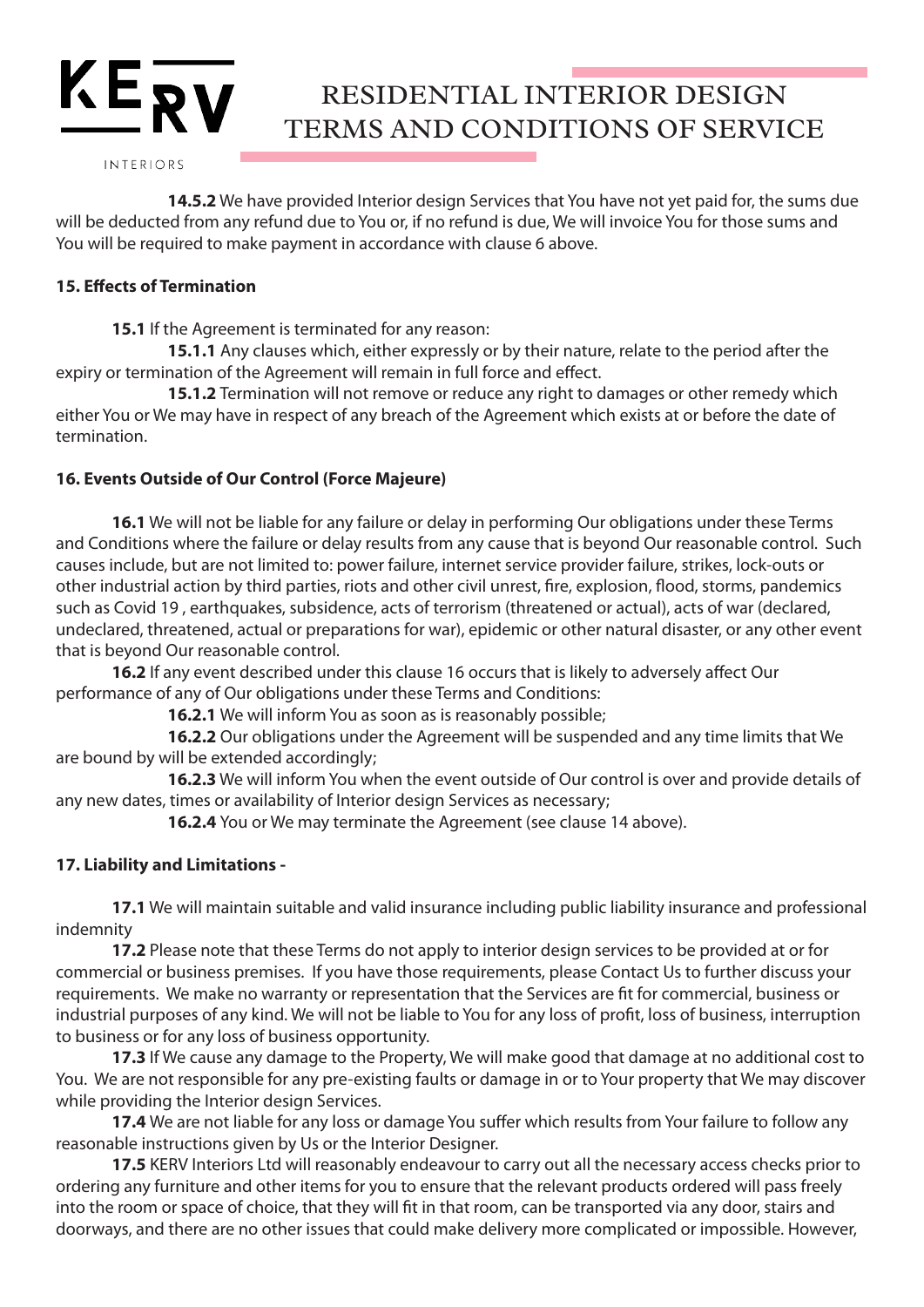## $KE_{\overline{RV}}$ RESIDENTIAL INTERIOR DESIGN TERMS AND CONDITIONS OF SERVICE

INTERIORS

 KERV Interiors Ltd cannot accept any liability or responsibility for the adverse financial consequences of late or no delivery by third parties or items that arrive and may not fit or be suitable.

**17.6** You agree that we will not be liable for any losses or damages or other adverse financial consequences arising from a breach or failure on the party of an independent third party contractor. You further acknowledge and agree that in regard to contractor and retailer, etc. recommendations Design Plan, unless expressly agreed otherwise, KERV Interiors Ltd acts strictly as a third party referrer and not a provider of such trades, goods and services of any kind, and all contractual relations and arrangements concerning the provision of such trades, goods and services are entirely a matter between you and the relevant contractor(s) and/or retailers and others, KERV Interiors Ltd is in no way responsible or liable for the provision of such services, and you indemnify KERV Interiors Ltd entirely in respect of the financial consequences of any breach of contract or breach of duty on the part of you or the third party provider in the provision of your services.

**17.7** While KERV Interiors Ltd will attempt to ensure that all retail product links in its design presentations are current, there is no guarantee that the furniture or accessories recommended by us will be available for purchase or in stock.

**17.8** Our total liability to You in respect of all other losses arising under or in connection with these Terms, whether in contract, tort (including negligence), breach of statutory duty, or otherwise shall be limited to a sum equal to the Quoted Fee.

**17.9** You shall indemnify us against any costs, liability, damages, loss, claims or proceedings arising out of your failure to meet any of your obligations or any other breach of these Terms and Conditions.

**17.10** Nothing in these Terms and Conditions is intended to or will limit or exclude Our liability for death or personal injury caused by Our negligence or for fraud or fraudulent misrepresentation.

**17.11** Nothing in these Terms and Conditions is intended to or will limit Your legal rights as a Consumer under any consumer protection legislation. For more details of Your legal rights please refer to Your local Citizens Advice Bureau or Trading Standards Office.

## **18. How We Use Your Personal Data (Data Protection)**

**18.1** All personal information that We may use will be collected, processed, and held in accordance with the provisions of EU Regulation 2016/679 General Data Protection Regulation ("GDPR") and Your rights under the GDPR.

**18.2** For complete details of Our collection, processing, storage, and retention of personal data including, but not limited to, the purpose(s) for which personal data is used, the legal basis or bases for using it, details of Your rights and how to exercise them, and personal data sharing (where applicable), please refer to Our Privacy & Cookie Policy.

#### **19. Other Important Terms**

**19.1** We may from time to time change these Terms and Conditions without giving You notice, but We will use Our reasonable endeavours to inform You as soon as is reasonably possible of any such changes.

**19.2** We may transfer (assign) Our obligations and rights under the Agreement to a third party (this may happen, for example, if We sell Our business). If this occurs We will inform You in writing. Your rights under the Agreement will not be affected and Our obligations under the Agreement will be transferred to the third party who will remain bound by them.

**19.3** You may not transfer (assign) Your obligations and rights under the Agreement without Our express written permission (such permission not to be unreasonably withheld).

**19.4** The Agreement is between You and Us. It is not intended to benefit any other person or third party in any way and no such person or party will be entitled to enforce any provision of the Agreement.